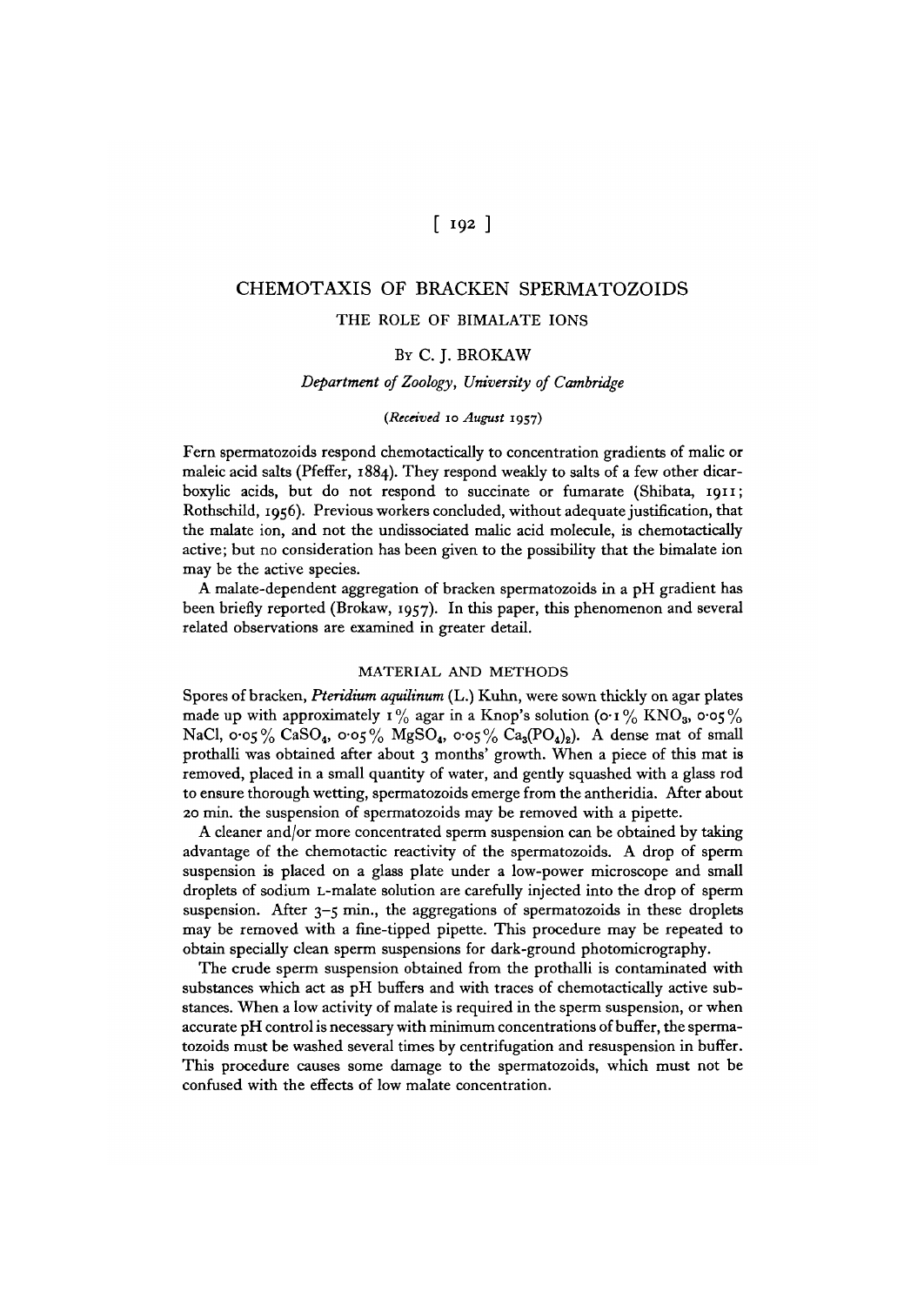DISSOCIATION OF MALIC ACID

The dissociation of malic acid can be represented by

 $H_2M \rightleftharpoons H M^- + H^+$  $pK_1 = 3.41$ ,  $HM^- \rightleftharpoons M^{2-} + H^+$  $pK_2 = 5.05$ .

The relative concentrations of malic acid,  $H<sub>2</sub>M$ , bimalate ion,  $HM<sub>-</sub>$ , and malate ion, M<sup>2-</sup>, existing at any pH can be calculated and are shown by the curves in Fig. 1.



Fig. i. Relative concentrations of malate species (logarithmic scale) at various pH's

There are two forms of bimalate ion, depending on which carboxyl group is ionized. Consideration of the pK's of  $\alpha$ - and  $\beta$ -hydroxy-butyric acids (3.9 and 4.5) indicates that bimalate will consist of about; 80% of the form shown in Fig. *2 a* and about 20 % of the form shown in Fig. *2b.* In either form, the possibility of hydrogen bonding between the dissociated and undissociated carboxyl groups will tend to favour the cis-configuration. A hybrid structure (Fig. 2c) may best represent the bimalate ion, although there is no evidence that it is appreciably stabilized. On the other hand, where the two carboxyl groups are both neutral, as in the malic acid molecule (Fig. 2*d*), or both negatively charged, as in the malate ion (Fig. 2*e*), the trans-configuration will be strongly favoured, so that the two groups will be separated from each other as much as possible.

## RESULTS

A drop of o-1 M hydrochloric acid was placed on a glass slide in contact with a drop of sperm suspension containing  $0.005$  M tris-(hydroxymethyl) aminomethane hydrochloric acid buffer, pH 8.1; 10<sup>-4</sup> M sodium L-malate; and a small amount of pH indicator. Under these conditions the acid diffuses into the sperm suspension, neutralizes the buffer, and changes the colour of the pH indicator. A sharp colour change and, therefore, a sharp pH change occur at the junction of the region in which the buffer is completely neutralized with that in which it is not yet neutralized. This junction moves slowly across the drop of sperm suspension as the acid diffuses into the drop. A narrow aggregation of spermatozoids forms in this region of sharp

Exp. Biol. 35, 1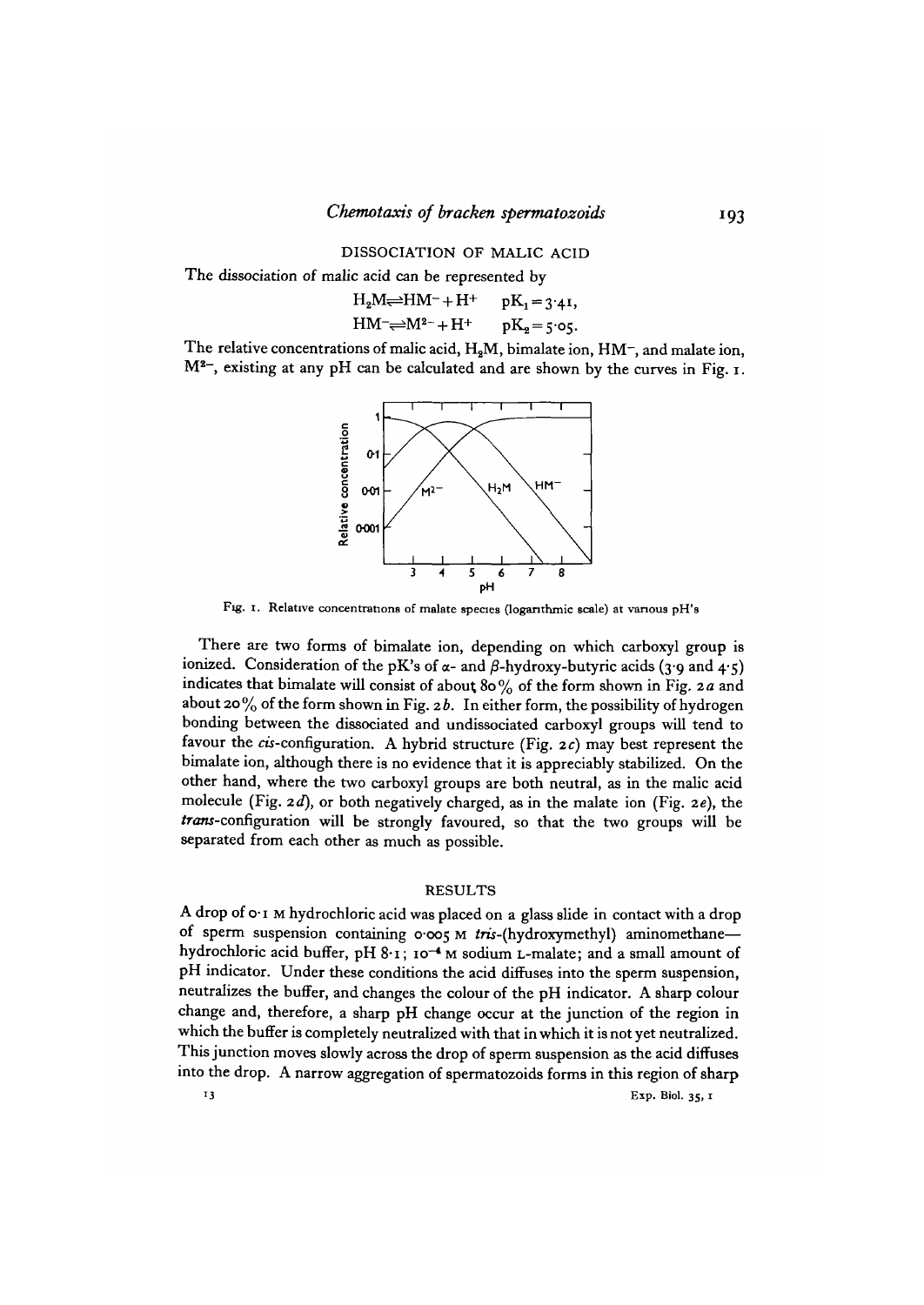## 194 C. J. BROKAW

pH change (Brokaw, 1957). Dark-ground track photographs of the spermatozoids in this aggregation show them swimming actively within a narrow band about  $75 \mu$ wide and turning sharply back into the band from both sides.

The same phenomenon was observed with sperm suspensions buffered with o-oi M sodium citrate, sodium phosphate, or sodium borate buffers, at pH's ranging from 5.6 to 8.7. With borate buffer, pH 8.7, and either cresol red indicator (pK 8.3) or brom cresol purple indicator (pK  $6-3$ ), the band of spermatozoids was located in



Fig. 2. Configurations of malate species. For details see text.

the same position as the colour change of the indicator, which confirmed the existence of a steep pH gradient in the region of sperm aggregation. With methyl-orange indicator (pK  $3.5$ ), the colour change was located slightly on the acid side of the band of spermatozoids. These experiments locate the region ' preferred' by bracken spermatozoids between pH  $3.5$  and  $5.6$ .

When the spermatozoids are repeatedly washed by centrifugation and resuspended in buffer solution without malate, no aggregation occurs when a pH gradient is established as described above. If 10<sup>-5</sup> M sodium L-malate is added to a repeatedly washed sperm suspension, the spermatozoids again aggregate in a band when a pH gradient is established.

Fig. 1 shows that when a pH gradient extending from pH 2 to pH 8 is established in a solution of uniform malate concentration, there is a maximum concentration of the bimalate ion at pH 4-2 and bimalate gradients on either side of this point. The chemotactic response of bracken spermatozoids to these bimalate gradients could cause them to aggregate around pH 4-2, and explain the results of the above experiments.

It has not been possible to calculate precisely the pH gradient obtained when hydrochloric acid diffuses into a dilute buffer solution, as in the above situation. A very rough estimate of the resulting bimalate gradients indicates that they are sufficient to cause the observed aggregation, but this interpretation must be tentative until a more exact calculation of the gradients is achieved.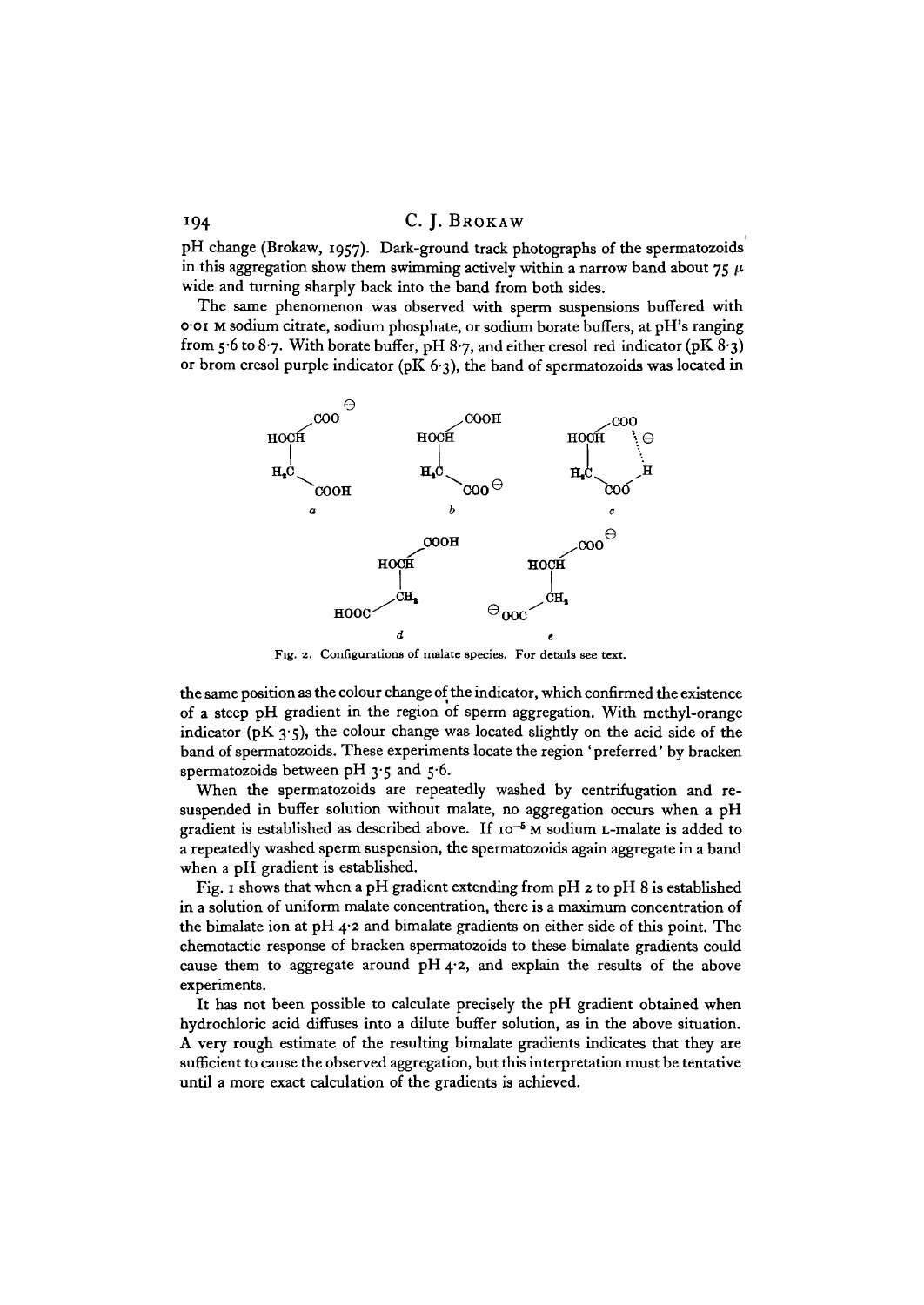An alternative suggestion, which is more complex yet consistent with these observations, is that sensitivity to the undissociated malic acid molecule, plus an independent negative chemotaxis to low pH's, might produce this aggregation. Although there is some indication of negative chemotaxis to low pH's in washed sperm suspensions, the phenomenon of electrochemical orientation of bracken spermatozoids (Brokaw, 1957) suggests that the spermatozoids are sensitive to a charged ion.

Chemotaxis of bracken spermatozoids from a drop containing 10<sup>-4</sup> M sodium L-malate and  $0.015$  M sodium phosphate buffer, pH  $7.5$ , into one containing  $10^{-4}$  M sodium L-malate and 0.015 M sodium phosphate buffer, pH 6.2, has been observed. The response is comparable to that observed when a drop containing  $10^{-3}$  M sodium L-malate is placed in contact with one containing  $i^{\text{-}4}$  M sodium L-malate, both drops containing the same buffer.

The gradient of the logarithm of concentration is the important variable in fern sperm chemotaxis (Pfeffer, 1884). Since Fig. 1 shows that the gradient of the logarithm of the bimalate ion concentration will be nearly equal to the gradient of pH at pH's above 6, the bimalate hypothesis predicts that bracken spermatozoids should be as sensitive to a pH gradient as to a malate gradient. This agrees with the above result, as the gradients set up by the diffusion of sodium phosphates will be of the same order of magnitude as the gradients set up by the diffusion of sodium malate.

Bracken spermatozoids orientate to a voltage gradient only if the sperm suspension contains a chemotactically active compound (Brokaw, 1957). The amount of sodium L-malate which must be added to obtain this electrochemical orientation is less at pH 6-8 than at pH 8-1 by approximately an order of magnitude. Fig. 1 shows that the malate concentration required to give a given concentration of bimalate ions will be twenty times less at  $pH 6.8$  than at  $pH 8.1$ . The hypothesis that bimalate ions are required to sensitize spermatozoids to a voltage gradient is, therefore, in approximate agreement with the above result.

If the sperm suspension contains sodium maleate instead of sodium L-malate, addition of a drop of hydrochloric acid leads to the formation of a broader band of spermatozoids than when malate is used, and when the pH of the sperm suspension is low (6-2) there is no sharp aggregation. These observations suggest that in this case, too, the singly ionized ion, bimaleate, is the active species, and are consistent with the higher  $pK_a$  of maleic acid (6.6).

#### DISCUSSION

Shibata (1911) suggested that malate might have a cis-configuration, since he, and Pfeffer, found maleate  $(cis)$  to be chemotactically active for many pteridophyte spermatozoids while fumarate *(trans)* was inactive. However, the malate ion, which predominates in solutions of pH above 6, is not likely to exist in the  $c\dot{x}$ -configuration, while the bimalate ion will have a  $c\ddot{i}$ -configuration. Shibata also found that spermatozoids of *Equisetium arvense* L. and of *Salvinia natans* Allioni were positively chemotactic to solutions of dilute acids. He found that the sensitivity to a gradient of  $H<sup>+</sup>$  ions was just as strong as the sensitivity to a gradient of malate, and that the